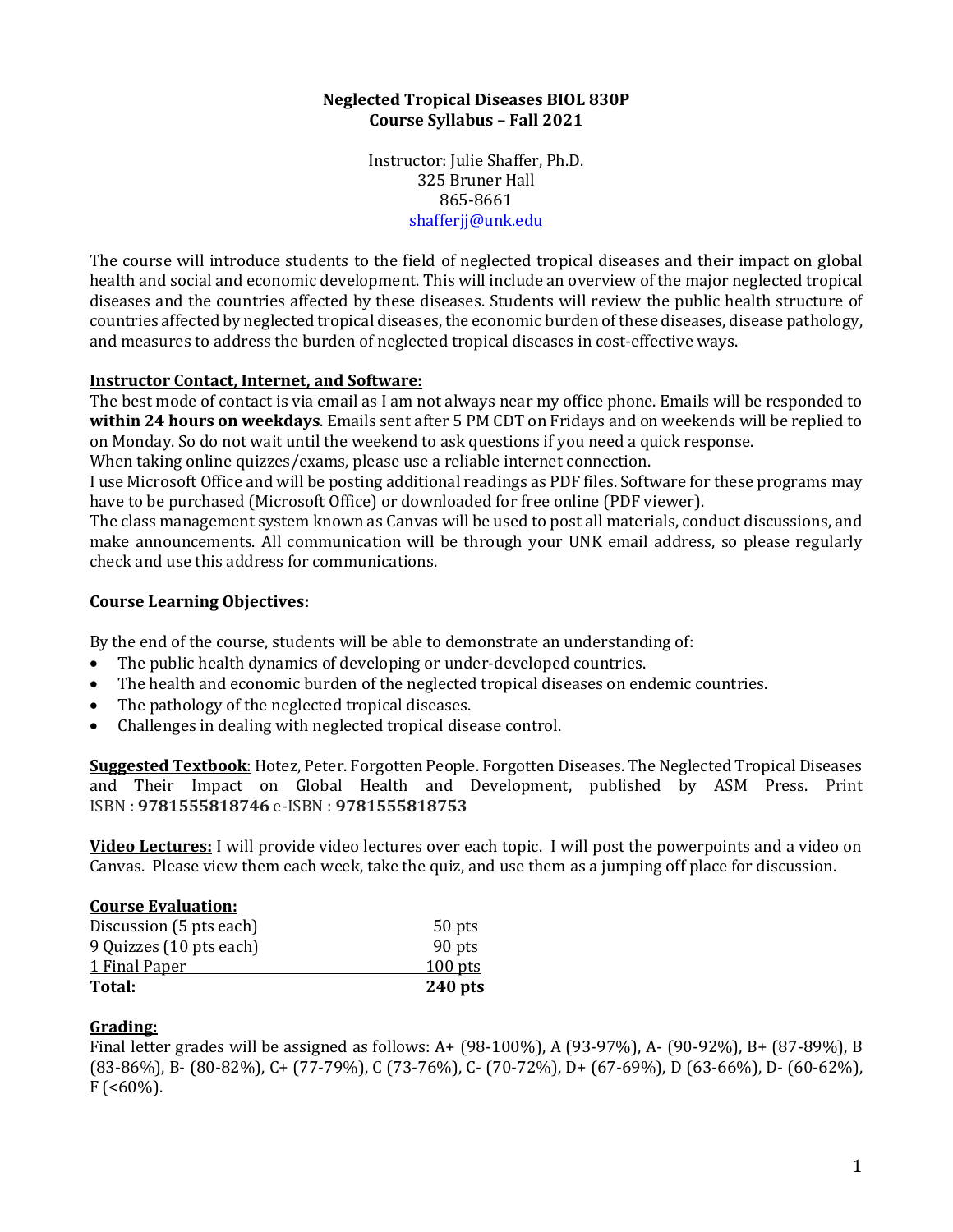# **Discussion:**

Weekly discussions will be initiated with questions or topics pertaining to the provided material. I expect at significant contributions to each discussion. Discussions will be graded on the following criteria:

**How often you participate**. Twelve discussions are scheduled. You can miss two without losing any points. .

**Quality of the contribution**. Please go beyond just agreeing or disagreeing with someone. This will help everyone quickly understand your input and further continue the discussion. Comments should be supported with specific details and pertain to the current topic.

**Interaction with classmates.** Respect for others is expected along with constructive comments.

### **Quizzes:**

Students will be expected to complete readings and there will be 9 quizzes throughout the semester that will cover the neglected tropical diseases. Each quiz will be taken online through the Canvas course page and will have timed responses. Canvas uses Respondus and lock down browser that will kick you out of the system if you leave the Canvas quiz to click on another page or note if you behave in a questionable manner. Please do not cheat. You need to study the material and take the quizzes as you would on campus. If you are kicked out of the quiz, you will get a 0 on the quiz. Please be prepared to take it once you open the quiz. Quizzes will be available on Tuesday and must be completed by the next Monday.

# **Final Paper:**

Students will select a country of their own interest to go into further detail about: (1) the demographics, healthcare system, economic status, and political environment of the country, (2) a neglected tropical disease or diseases (if you cannot find enough data for a single NTD that is of interest to you) found in this country and in addition provide incidence and prevalence data, who is affected the most, where in the country is the disease the disease located (the whole country or specific regions), economic and social consequences associated with the disease(s), and (3) what is being done at a global, national, and local level in the country to minimize the impact of the disease(s) and what are future outlooks and goals for preventing the disease(s) in the country. **This is not an exhaustive list but is a good start for ideas and areas to research.** If you find something of interest that contributes to the manifestation or prevention of the disease(s) in the country, you should add the information.

Papers should be between 5 and 8 pages double spaced with default setting margins and a separate reference section. References should follow MLA or APA format and come from primary literature and organization webpages. The font should be Cambria or Times New Roman 12pt. Please proof read before submitting to SafeAssign as grammar and spelling will be taken into account as well as the structuring of the paper (the paper should have a logical flow and be clear and concise). Plagiarism will not be tolerated and you should paraphrase source information in your own words instead of using an extensive amount of quotations. Subheadings are recommended but not required. If you have any questions about the paper please ask.

# **University Statements**

# **COVID Guidelines**

The University of Nebraska issued the following statement on August 6, 2021. The statement was reinforced by President Ted Carter on August 13, 2021:

All vaccinated faculty, staff and students, as well as visitors to campus, are encouraged, but not required, to wear face masks indoors. Unvaccinated individuals should continue to wear masks. (Masks are required indoors for all individuals at the University of Nebraska Medical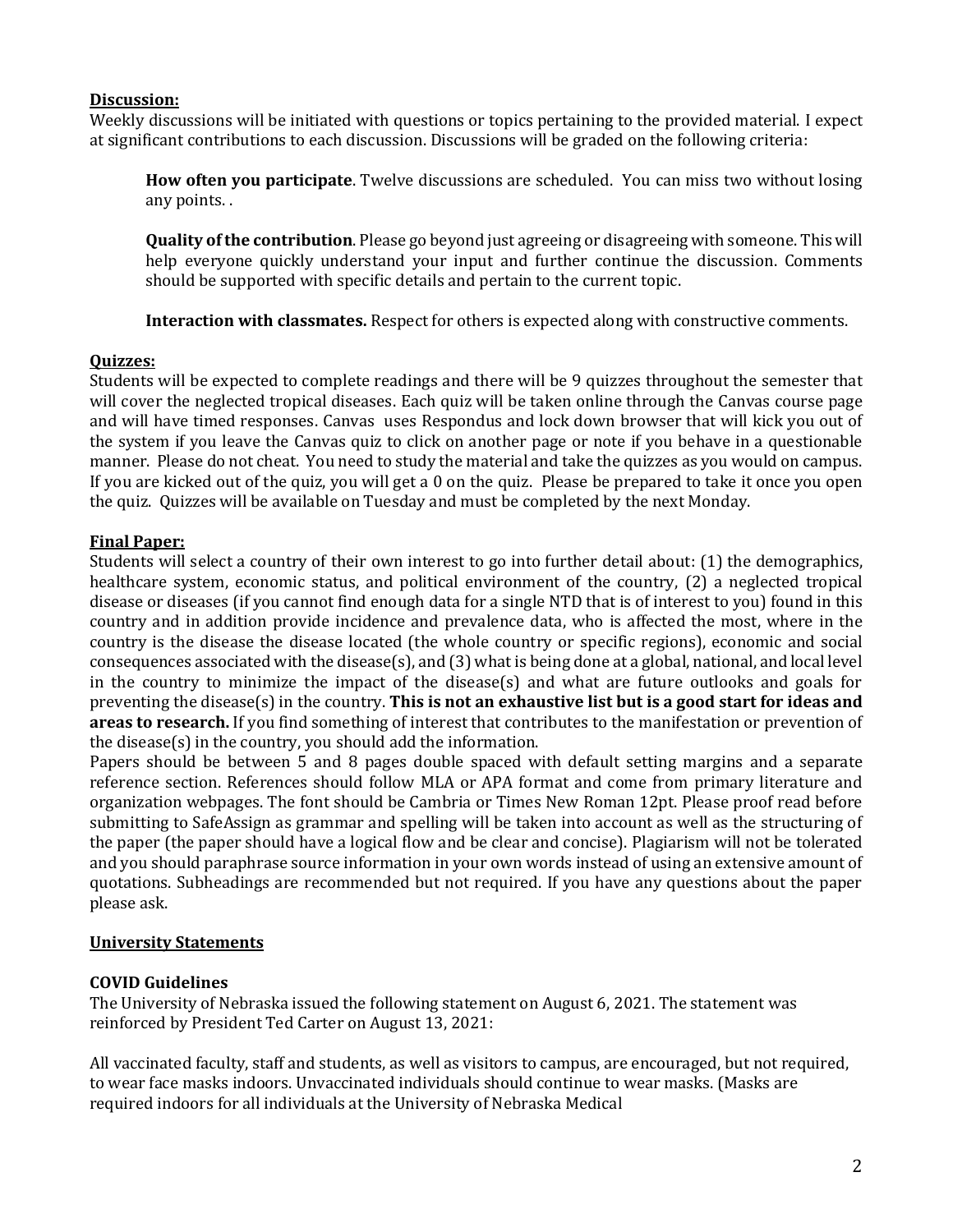Center.) [https://nebraska.edu/news-and-events/news/2021/08/university-of-nebraska-system](https://nebraska.edu/news-and-events/news/2021/08/university-of-nebraska-system-updates-covid-19-protocols)[updates-covid-19-protocols](https://nebraska.edu/news-and-events/news/2021/08/university-of-nebraska-system-updates-covid-19-protocols)

Consistent with the University of Nebraska's guiding protocols, there are circumstances in which many people in our community may not be able to be vaccinated. Faculty may request, not require, that students wear masks in class under circumstances that clearly indicate unnecessary yet controllable risk of infection. Please note that pandemic precautions are subject to change. Please contact me if you are impacted by COVID. We will work together to create a plan based upon each student's situation.

### **UNK Statement of Diversity & Inclusion:**

UNK stands in solidarity and unity with our students of color, our Latinx and international students, our LGBTQIA+ students and students from other marginalized groups in opposition to racism and prejudice in any form, wherever it may exist. It is the job of institutions of higher education, indeed their duty, to provide a haven for the safe and meaningful exchange of ideas and to support peaceful disagreement and discussion. In our classes, we strive to maintain a positive learning environment based upon open communication and mutual respect. UNK does not discriminate on the basis of race, color, national origin, age, religion, sex, gender, sexual orientation, disability or political affiliation. Respect for the diversity of our backgrounds and varied life experiences is essential to learning from our similarities as well as our differences. The following link provides resources and other information regarding D&I: <https://www.unk.edu/about/equity-access-diversity.php>

### **Students with Disabilities**

It is the policy of the University of Nebraska at Kearney to provide flexible and individualized reasonable accommodation to students with documented disabilities. To receive accommodation services for a disability, students must be registered with the UNK Disabilities Services for Students (DSS) office, 175 Memorial Student Affairs Building, 308-865-8214 or by email [unkdso@unk.edu](mailto:unkdso@unk.edu)

#### **Students Who are Pregnant**

It is the policy of the University of Nebraska at Kearney to provide flexible and individualized reasonable accommodation to students who are pregnant. To receive accommodation services due to pregnancy, students must contact Cindy Ference in Student Health, 308-865-8219. The following link provides information for students and faculty regarding pregnancy

rights. [http://www.nwlc.org/resource/pregnant-and-parenting-students-rights-faqs-college-and](https://urldefense.proofpoint.com/v2/url?u=http-3A__www.nwlc.org_resource_pregnant-2Dand-2Dparenting-2Dstudents-2Drights-2Dfaqs-2Dcollege-2Dand-2Dgraduate-2Dstudents&d=DwMFAg&c=Cu5g146wZdoqVuKpTNsYHeFX_rg6kWhlkLF8Eft-wwo&r=BJkIhAaMtWY7PlqIhIOyVw&m=RgBL3s2VNHfvD5ReMK2q_PhwYU8dbEt1vxs1BO4WkpQ&s=MmB91XAzaW-E7UPMXPGx9tWJQbTWJYyYzM8gLjhEzQ0&e=)[graduate-students](https://urldefense.proofpoint.com/v2/url?u=http-3A__www.nwlc.org_resource_pregnant-2Dand-2Dparenting-2Dstudents-2Drights-2Dfaqs-2Dcollege-2Dand-2Dgraduate-2Dstudents&d=DwMFAg&c=Cu5g146wZdoqVuKpTNsYHeFX_rg6kWhlkLF8Eft-wwo&r=BJkIhAaMtWY7PlqIhIOyVw&m=RgBL3s2VNHfvD5ReMK2q_PhwYU8dbEt1vxs1BO4WkpQ&s=MmB91XAzaW-E7UPMXPGx9tWJQbTWJYyYzM8gLjhEzQ0&e=)

#### **Veterans Services**

UNK works diligently to support UNK's military community by providing military and veteran students and families with resources and services to help them succeed. Veterans Services assists with the GI Bill process and acts as a liaison between the student and the Veterans Administration. If you need assistance or would like more information, please contact Lori Weed Skarka at 308-865-8520 or [unkveterans@unk.edu.](mailto:unkveterans@unk.edu)

#### **Reporting Student Sexual Harassment, Sexual Violence or Sexual Assault**

Reporting allegations of rape, domestic violence, dating violence, sexual assault, sexual harassment, and stalking enables the University to promptly provide support to the impacted student(s), and to take appropriate action to prevent a recurrence of such sexual misconduct and protect the campus community. Confidentiality will be respected to the greatest degree possible. Any student who believes she or he may be the victim of sexual misconduct is encouraged to report to one or more of the following resources: **Local Domestic Violence, Sexual Assault Advocacy Agency** 308-237-2599

**Campus Police (or Security)** 308-865-8911

**Title IX Coordinator** 308-865-8655